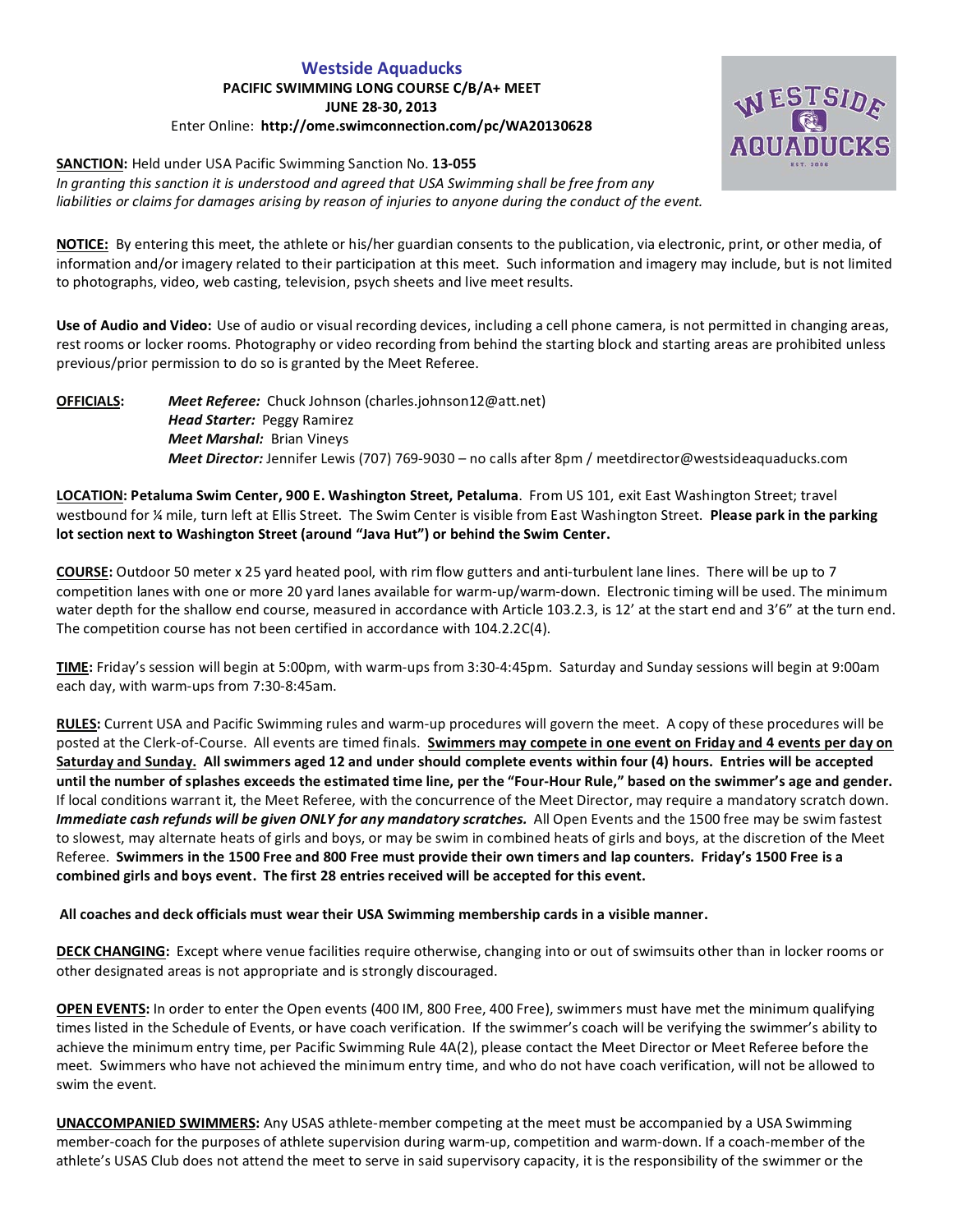swimmer's legal guardian to arrange for supervision by a USA Swimming member-coach. The Meet Director or Meet Referee may assist the swimmer in making arrangements for such supervision; however, it is recommended that such arrangements be made in advance of the meet by the athlete's USAS Club Member-Coach. The swimmer must be certified by a USA Swimming member coach as being proficient in performing a racing start or must start the race in the water. It is the responsibility of the swimmer or the swimmer's legal guardian to ensure compliance with this requirement.

**RESTRICTIONS:** Smoking and the use of other tobacco products is prohibited on the pool deck, in the locker rooms, in spectator seating, on standing areas and in all areas used by swimmers, during the meet and during warm-up periods. Sale and use of alcoholic beverages is prohibited in all areas of the meet venue. No deck changing. All shelters must be properly secured. No glass containers are allowed in the meet venue. No propane heater is permitted except for snack bar/meet operations. No pets are allowed on the pool deck except for working assistance animals.

**ELIGIBILITY:** Swimmers must be current members of USA-S and enter their name and registration number on the meet entry card as they are shown on their Registration Card. If this is not done, it may be difficult to match the swimmer with the registration and times database. The meet host must check all swimmer registrations against the SWIMS database and if not found to be registered, the Meet Director shall accept the registration at the meet (a \$10 surcharge will be added to the regular registration fee). Duplicate registrations will be refunded by mail. Swimmers in the "A" Division must have met at least the "PC-A" time standard. Swimmers in the "B" Division must have met at least the "PC-B" time standard. All entry times slower than the "PC-B" time standard will be in the "C" Division. Entries with **"NO TIME" will be accepted, except for the 1500 and Open events**. Entry times submitted for this meet will be checked against a computer database and may be changed in accordance with Pacific Swimming Entry Time Verification Procedures. Swimmers 19 years of age and over may compete in the meet for time only, no awards. Such swimmers must have met the time standards for the 17-18 age-group. The swimmer's age will be the age of the swimmer on the first day of the meet.

**ENTRY FEES: \$2.75 per event, \$10.00 participation fee per swimmer.** Entries will be rejected if payment is not sent at time of request.

| Make check payable to: | Aquaducks, Inc.          |  |  |  |  |
|------------------------|--------------------------|--|--|--|--|
| Mail with entries to:  | Jennifer Lewis           |  |  |  |  |
|                        | <b>Swim Meet Entries</b> |  |  |  |  |
|                        | 1004 Garfield Drive      |  |  |  |  |
|                        | Petaluma, CA 94954       |  |  |  |  |

**MAILED OR HAND DELIVERED ENTRIES:** Entries must be on the attached consolidated entry form. Forms must be filled out completely and printed clearly with swimmers best time. Entries must be entered using the current Pacific Swimming consolidated entry form. Entries must be postmarked by midnight, Monday, **June 17, 2013**, or hand delivered to 1004 Garfield Drive by 6:30 p.m. Wednesday, **June 19, 2013**. No late entries will be accepted. No refunds will be made, except mandatory scratch downs. Requests for confirmation of receipt of entries should include a self-addressed envelope.

**ONLINE ENTRIES:** To enter on-line go to **<http://ome.swimconnection.com/pc/wa20120628>** To receive an immediate entry confirmation this method requires payment by credit card. Swim Connection, LLC charges a processing fee for this service, equal to \$1 per swimmer plus 5% of the total Entry Fees. Please note that the processing fee is a separate fee from the Entry Fees. If you do not wish to pay the processing fee, enter the meet using a mail entry. **Entering online is a convenience, is completely voluntary, and is in no way required or expected of a swimmer by Pacific Swimming.** Online entries will be accepted through Wednesday, **June 19, 2013.**

**CHECK-IN:** The meet will be deck seeded. Swimmers must check-in at the Clerk-of-Course. Close of check-in for all events shall be no more than 60 minutes before the estimated time of the start of the first heat of the event. No event shall be closed more than 30 minutes before the scheduled start of the session. Swimmers who do not check in will not be allowed to compete in the event.

**SCRATCHES:** Any swimmers not reporting for or competing in an individual timed final event shall not be penalized.

AWARDS: Ribbons will be awarded to 1<sup>st</sup> through 8<sup>th</sup> place finishers in the A+, B, and C divisions, for each event and age group. 13 & Over events will be awarded as 13-14, 15-16, and 17-18 age groups. Swimmers aged 19 and over will not be awarded. "A" medals will be awarded to swimmers achieving new PC-A times swum during this meet only. Open events will not be awarded.

**ADMISSION:** Free. A three day program will be available for \$5.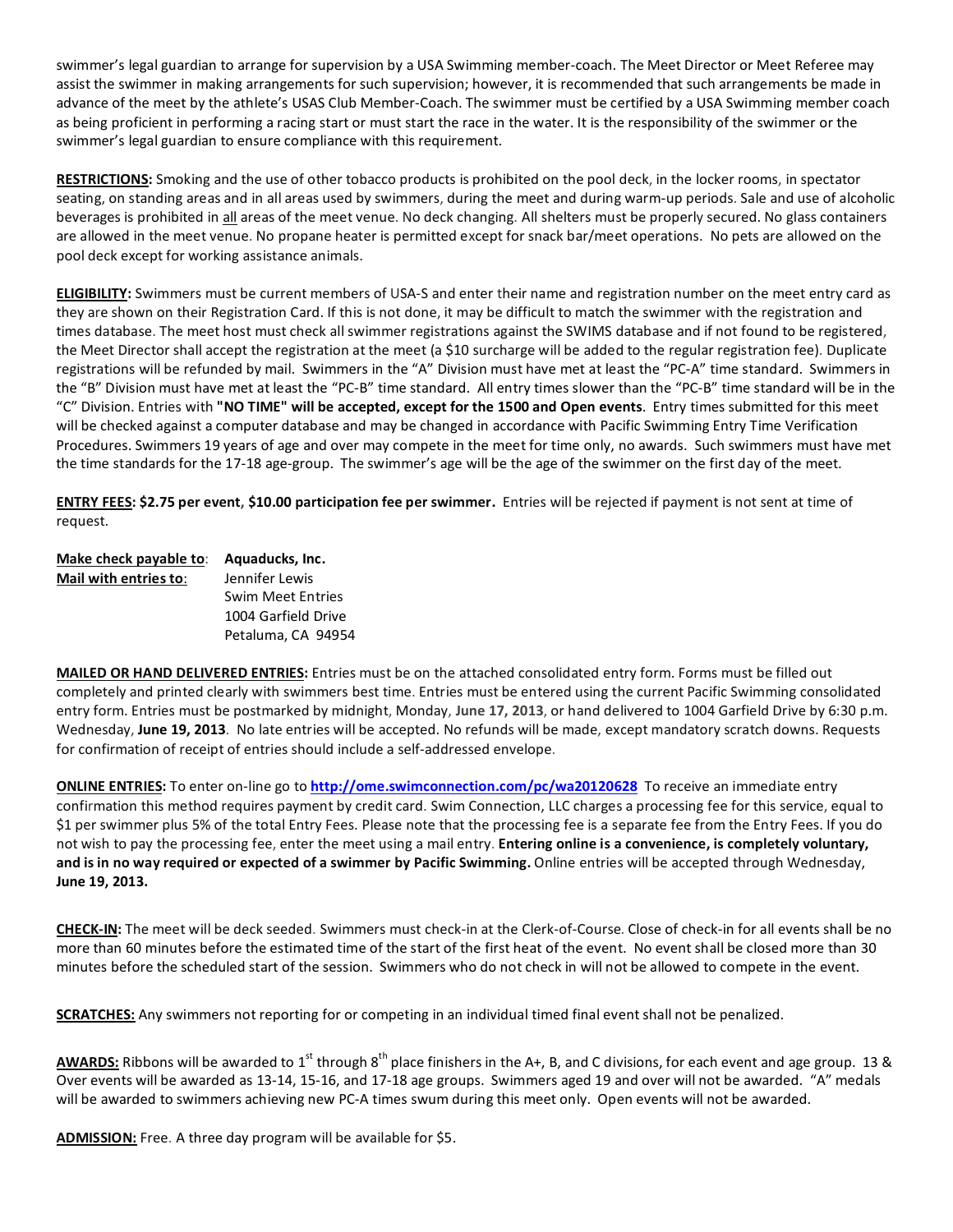**REFRESHMENTS:** A snack bar will be available serving hot breakfast, hot lunches, salads and other nutritious items and beverages. Coaches and working deck officials will be provided lunch. Hospitality will serve refreshments to timers and volunteers. Water jugs for refilling your water bottles will be available around the pool. PLEASE BRING REFILLABLE WATER BOTTLES TO THE MEET.

**MISCELLANEOUS:** No overnight parking is allowed. Facilities will not be provided after meet hours.

**MINIMUM OFFICIALS RULE:** One half-hour before the scheduled start of each session, the Meet Referee shall conduct an inventory of Officials, and shall compare the numbers of swimmers present against the number of Officials present representing each team. No more than 3 days after close of entries, Meet management (ref or director) shall contact a representative from each team participating, and provide a preliminary inventory.

**MINIMUM OFFICIALS RULE:** Each team shall, by the start of the meet, provide to the Meet Director or designee a list of Officials who have agreed to represent that team during the meet, in accordance with the following table:

| into  |                                                |                                                   | the |
|-------|------------------------------------------------|---------------------------------------------------|-----|
| count | Number of swimmers competing in meet per team: | *Number of trained and carded officials required: | of  |
|       | $1 - 10$                                       | 0                                                 |     |
|       | $11 - 25$                                      |                                                   |     |
|       | $26 - 50$                                      |                                                   |     |
|       | $51 - 75$                                      | 3                                                 |     |
|       | 76-100                                         | 4                                                 |     |
|       | 101 or more                                    |                                                   |     |
|       |                                                |                                                   |     |

\*Zone 3 Pacific Swimming will include Colorado, Intermediary/ Chief Timing Judge, and Hytek-Computer

Officials for a session: these positions are not carded. Zone 3 Pacific Swimming will accept Trainees into the count of Officials for a session, so long as they are carded.

#### **RECAP OF EVENTS**

| <b>Friday, June 28, 2013</b> |                |                         |           |                              |                |            |            |  |  |
|------------------------------|----------------|-------------------------|-----------|------------------------------|----------------|------------|------------|--|--|
|                              | 8 & Under      |                         | $9 - 10$  |                              | $11 - 12$      | 13 & Over  |            |  |  |
|                              | 200 IM         | 200 IM                  |           | 200 IM                       |                | 1500 Free* |            |  |  |
|                              |                |                         |           |                              | 1500 Free*     |            |            |  |  |
|                              |                | Saturday, June 29, 2013 |           | <b>Sunday, June 30, 2013</b> |                |            |            |  |  |
| 8 & Under                    | $9 - 10$       | $11 - 12$               | 13 & Over | 8 & Under                    | $9 - 10$       | $11 - 12$  | 13 & Over  |  |  |
| 400 IM*                      | 400 IM*        | 400 IM*                 | 400 IM    | <b>50 Flv</b>                | <b>50 Flv</b>  | 200 Back   | 200 Back   |  |  |
| 50 Breast                    | 50 Breast      | 100 Back                | 200 Free  | 100 Free                     | 100 Free       | 100 Free   | 200 IM     |  |  |
| 100 Back                     | 100 Back       | 50 Breast               | 100 Back  | 100 Breast                   | 100 Breast     | 50 Fly     | 100 Free   |  |  |
| 50 Free                      | 50 Free        | 50 Free                 | 50 Free   | 50 Back<br>50 Back           |                | 100 Breast | 100 Breast |  |  |
| 100 Fly                      | <b>100 Fly</b> | 100 Fly                 | 100 Flv   | $400$ Free $*$               | $400$ Free $*$ |            | 400 Free*  |  |  |
| 800 Free*                    | 800 Free*      | 800 Free*               | 800 Free* |                              |                |            |            |  |  |

\*Minimum time standards required for entry.

Use the following URL to find the time standards: http:/[/www.pacswim.org/page/times\\_standards.shtml](http://www.pacswim.org/page/times_standards.shtml)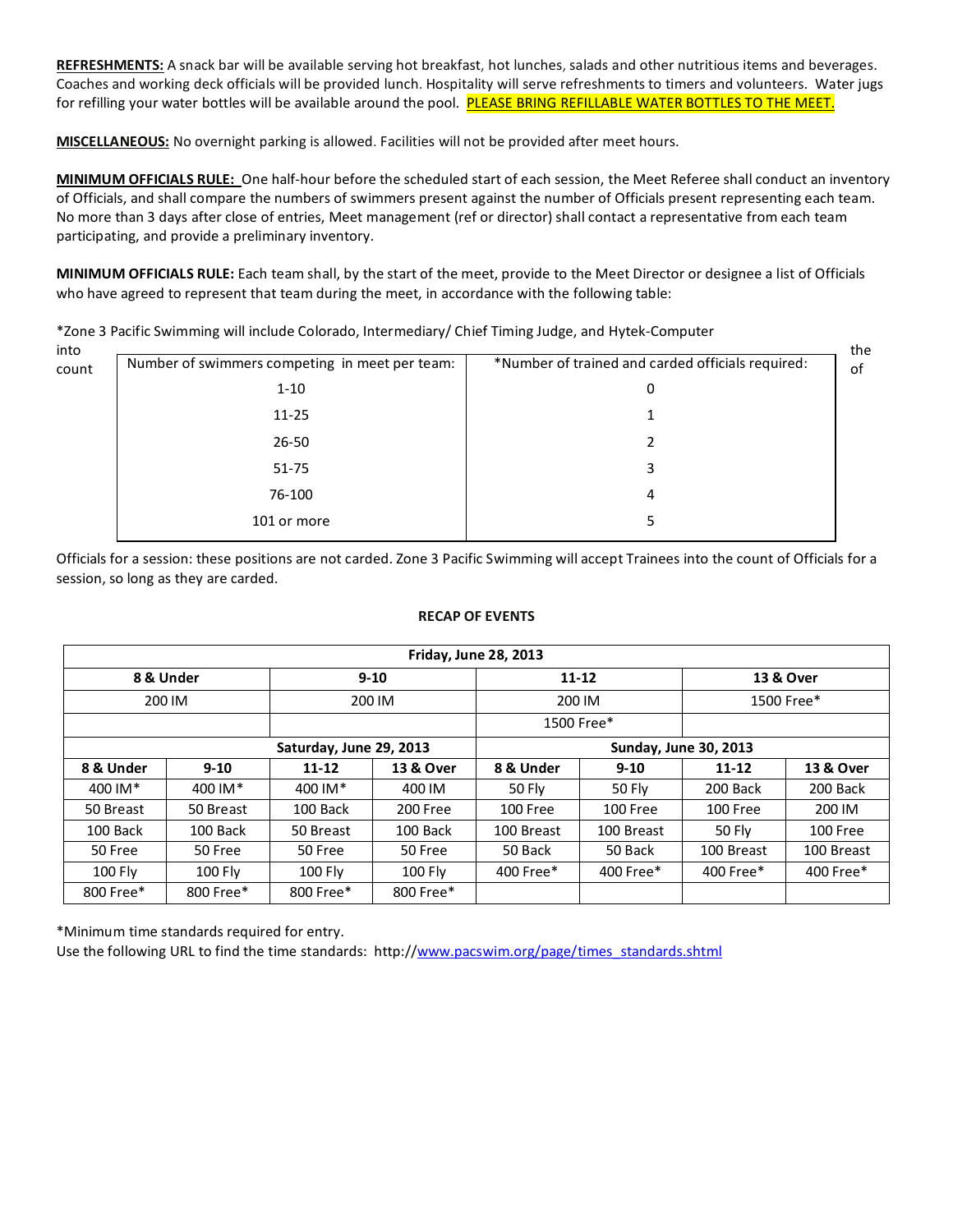### **SCHEDULE OF EVENTS**

### **Friday, June 28, 2013**

| Girls<br>Event# | Age        | <b>Description</b> | <b>Boys</b><br>Event# |
|-----------------|------------|--------------------|-----------------------|
|                 | 12 & Under | 200 IM             |                       |
|                 | 11 & Over* | <b>1500 Free</b>   |                       |

## **Saturday, June 29, 2013**

| Girls  | Age        | <b>Description</b> | <b>Boys</b> |
|--------|------------|--------------------|-------------|
| Event# |            |                    | Event#      |
| 5      | Open**     | 400 IM             | 6           |
| 7      | 13 & Over  | <b>200 Free</b>    | 8           |
| 9      | 10 & Under | 50 Breast          | 10          |
| 11     | $11 - 12$  | 100 Back           | 12          |
| 13     | 10 & Under | 100 Back           | 14          |
| 15     | $11 - 12$  | 50 Breast          | 16          |
| 17     | 13 & Over  | 100 Back           | 18          |
| 19     | 10 & Under | 50 Free            | 20          |
| 21     | $11 - 12$  | 50 Free            | 22          |
| 23     | 13 & Over  | 50 Free            | 24          |
| 25     | 10 & Under | <b>100 Fly</b>     | 26          |
| 27     | $11 - 12$  | <b>100 Fly</b>     | 28          |
| 29     | 13 & Over  | <b>100 Fly</b>     | 30          |
| 31     | Open***    | <b>800 Free</b>    | 32          |

## **Sunday, June 30, 2013**

| <b>Girls</b> | Age        | <b>Description</b> | <b>Boys</b> |  |  |
|--------------|------------|--------------------|-------------|--|--|
| Event#       |            |                    | Event#      |  |  |
| 33           | 11 & Over  | 200 Back           | 34          |  |  |
| 35           | 10 & Under | 50 Fly             | 36          |  |  |
| 37           | $11 - 12$  | <b>100 Free</b>    | 38          |  |  |
| 39           | 13 & Over  | 200 IM             | 40          |  |  |
| 41           | 10 & Under | <b>100 Free</b>    | 42          |  |  |
| 43           | $11 - 12$  | <b>50 Fly</b>      | 44          |  |  |
| 45           | 13 & Over  | <b>100 Free</b>    | 46          |  |  |
| 47           | 10 & Under | 100 Breast         | 48          |  |  |
| 49           | 11 & Over  | 100 Breast         | 50          |  |  |
| 51           | 10 & Under | 50 Back            | 52          |  |  |
| 53           | Open****   | <b>400 Free</b>    | 54          |  |  |
|              |            |                    |             |  |  |

\*Minimum standard Girls 25:48.79 /Boys 26:00.89

\*\*Minimum standard Girls 7:21.69 /Boys 7:27.09

\*\*\*Minimum standard Girls 13:24.69 /Boys 13:19.89

\*\*\*\*Minimum standard Girls 6:29.69 /Boys 6:28.09

Use the following URL to find the current time standards: [http://www.pacswim.org/page/times\\_standards.shtml](http://www.pacswim.org/page/times_standards.shtml)